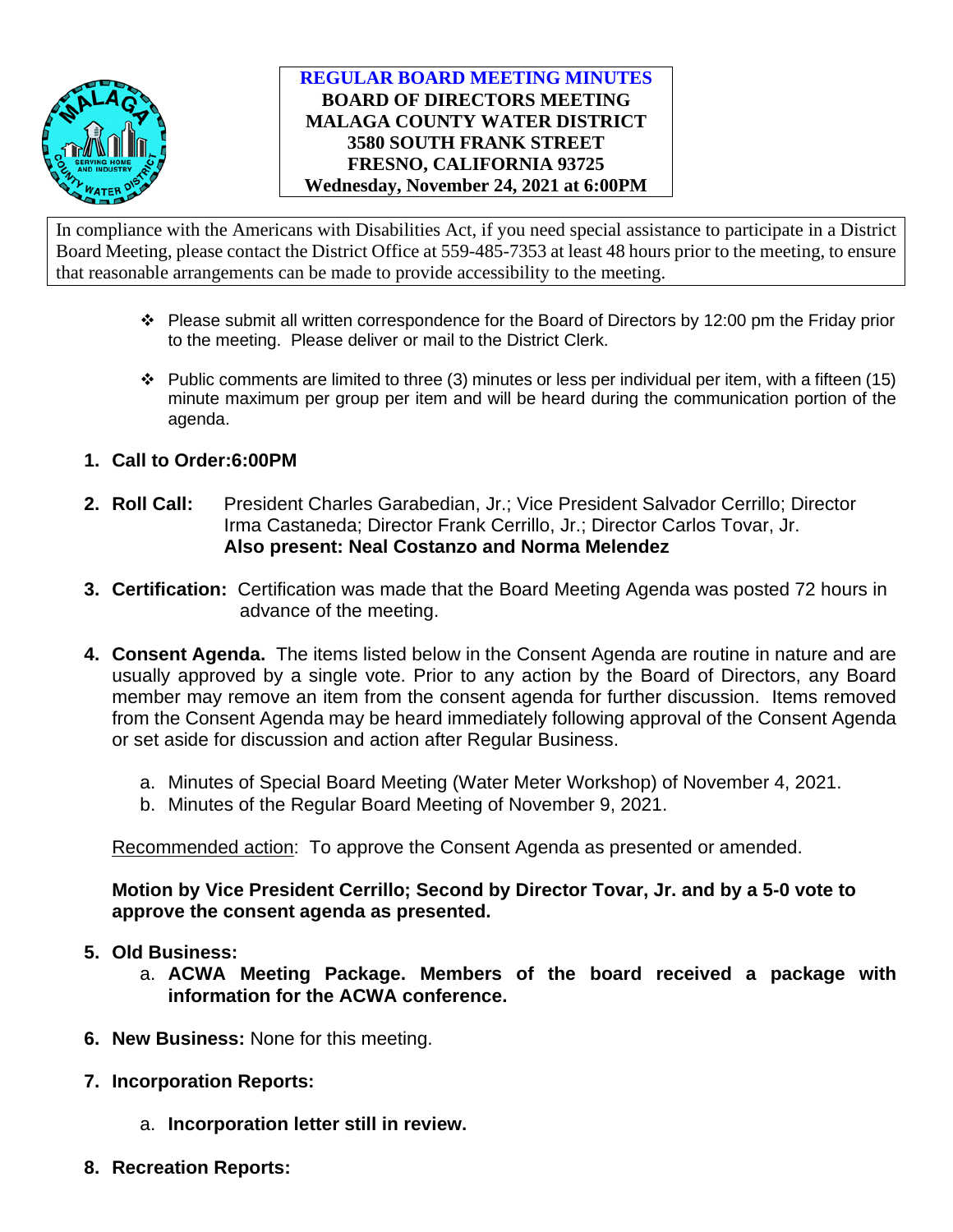- a. **Christmas tree lighting was rescheduled for November 28.**
- b. **Recreation dinner scheduled for December 4. Fermin will be catering the event.**
- c. **Board agreed on the prize amounts for the house decorting contest. Prizes are as follows: 1st place: \$800, 2nd place: \$400, 3rd place: \$200.**
- d. **Board agreed on the prize amounts for the Christmas parade, which will be held December 18. Prizes are as follows: 1st place: \$300, 2nd place: \$200, 3rd place: \$100.**
- e. **Vice President Cerrillo would like the purchase of a camera to take pictures at recreation events.**

## **9. Engineer Reports:**

- a. District Engineer Report. **None for this meeting.**
- b. CDBG Engineer Report:
	- i. CDBG Project No. 19451 has the approval from Fresno County to be advertised.

## **10.General Manager's Report:**

- a. WWTF Sewer Flusher
- b. WWTF Sampler Replacement **Board suggests to GM to seek opinion of staff based on how soon sampler is to breaking.**

## **11.President's Report:**

**President Garabedian, Jr. would like to have a retreat where they sit with the GM where the board can make suggestions and state expectations on what needs to be done at the park along with the recreation budget. Potential date of "workshop retreat": January 13.** 

### **12.Vice President's Report:**

**Vice President Cerrillo has been involved with the recreation committee in regard to recreation events.** 

### **13.Director's Reports:**

**Director Castaneda asked district staff, Liz Tovar, for her to ask haunted house volunteers to see if they would be able to volunteer at the Christmas tree lighting event.** 

### **14.Legal Counsel Report: reserved for closed session.**

# **15.Communications:**

a. Written Communications:

1. For election purposes, Fresno County Clerk/ Registrar of Voters office request the districts redistricting boundary map. **Legal counsel explained that the district is not subject to this.** 

b. Public Comment: *The Public may address the Malaga County Water District Board on item(s) of interest within the jurisdiction of the Board, not appearing on the agenda. The Board*  will listen to comments presented; however, in compliance with the Brown Act, the Board *cannot take action on items that are not on the agenda. The public should address the Board on agenda items at the time they are addressed by the Board. All speakers are requested to wait until recognized by the Board President. All Comments will be limited to three (3) minutes or less per individual/group per item per meeting, with a fifteen (15) minutes maximum.*